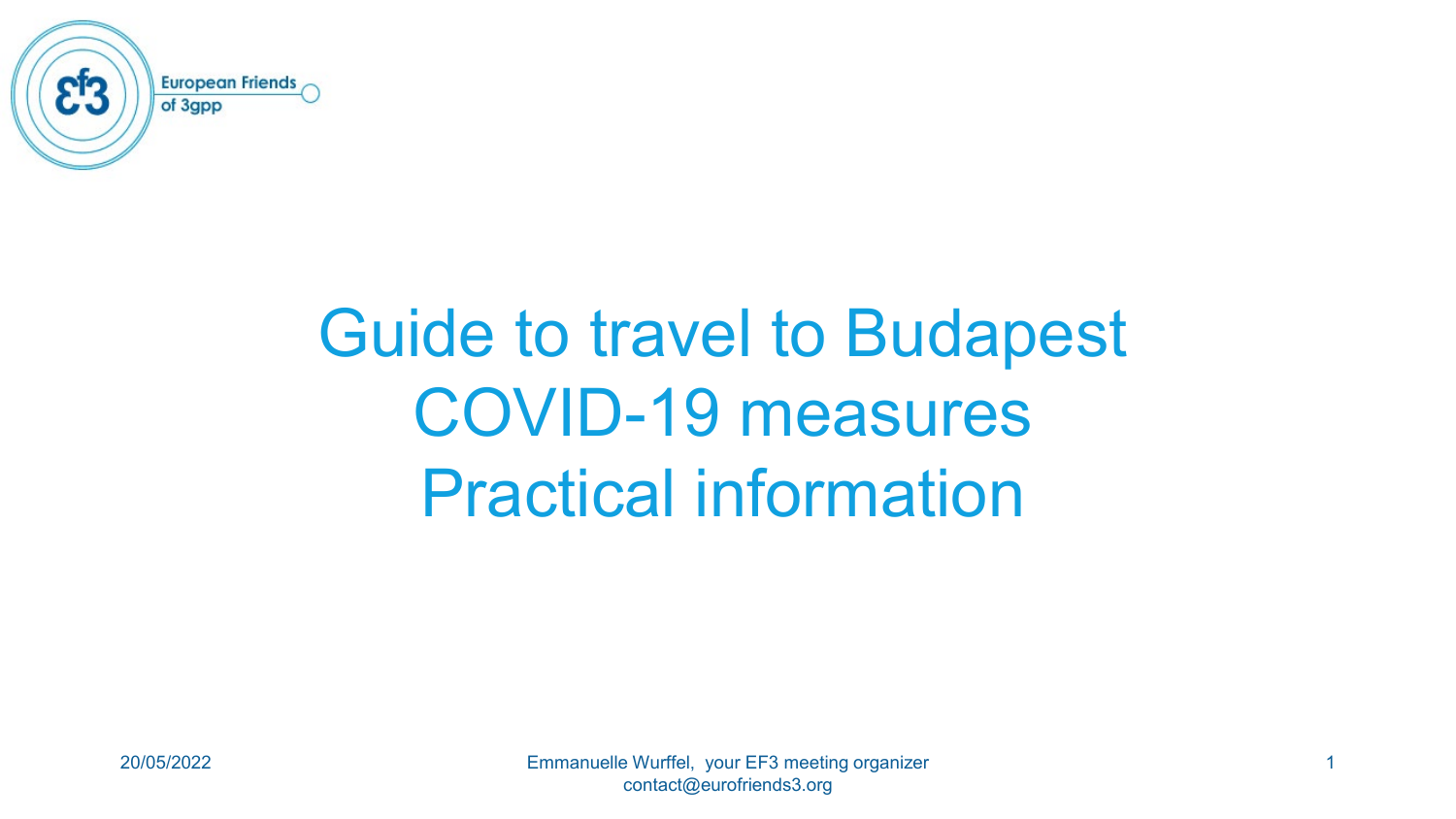

### **Contents**

**≻ COVID-19 Travel rules ≻ COVID-19 situation report**  $\triangleright$  Before the meeting  $\triangleright$  At the meeting **≻ Departure preparation**  $\triangleright$  Additional measures by the host **≻ COVID-19 positive** Recommended check-list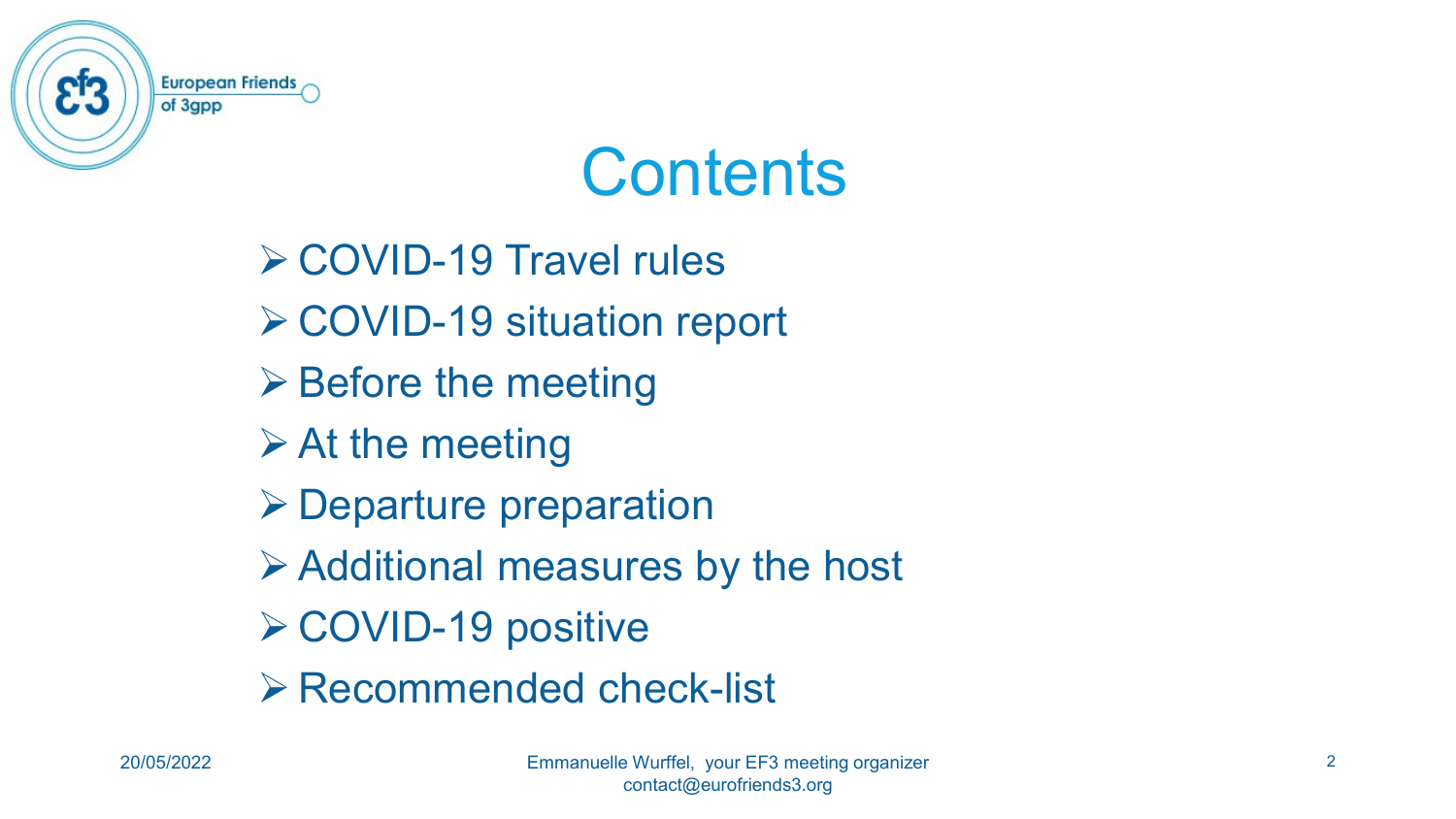

# COVID-19 Travel rules

#### **Travel to Hungary is once again unrestricted**

The lifting of epidemiological entry restrictions means that, from Monday the 7th of March 2022, travellers can enter Hungary without the need for vaccination or immunity certificates, or any kind of test or quarantine obligation. Simultaneously, the lifting of the special rules of access for certain services and events means that vaccination certificates are no longer required for entry to indoor congresses or conferences, accommodation establishments, spas, sporting or cultural events, music and dance festivals, or outdoor events of any kind. The wearing of masks in public spaces is no longer mandatory, although some venues may still recommend their use.

<https://visithungary.com/category/covid-19-information> <https://reopen.europa.eu/en/map/HUN/7001>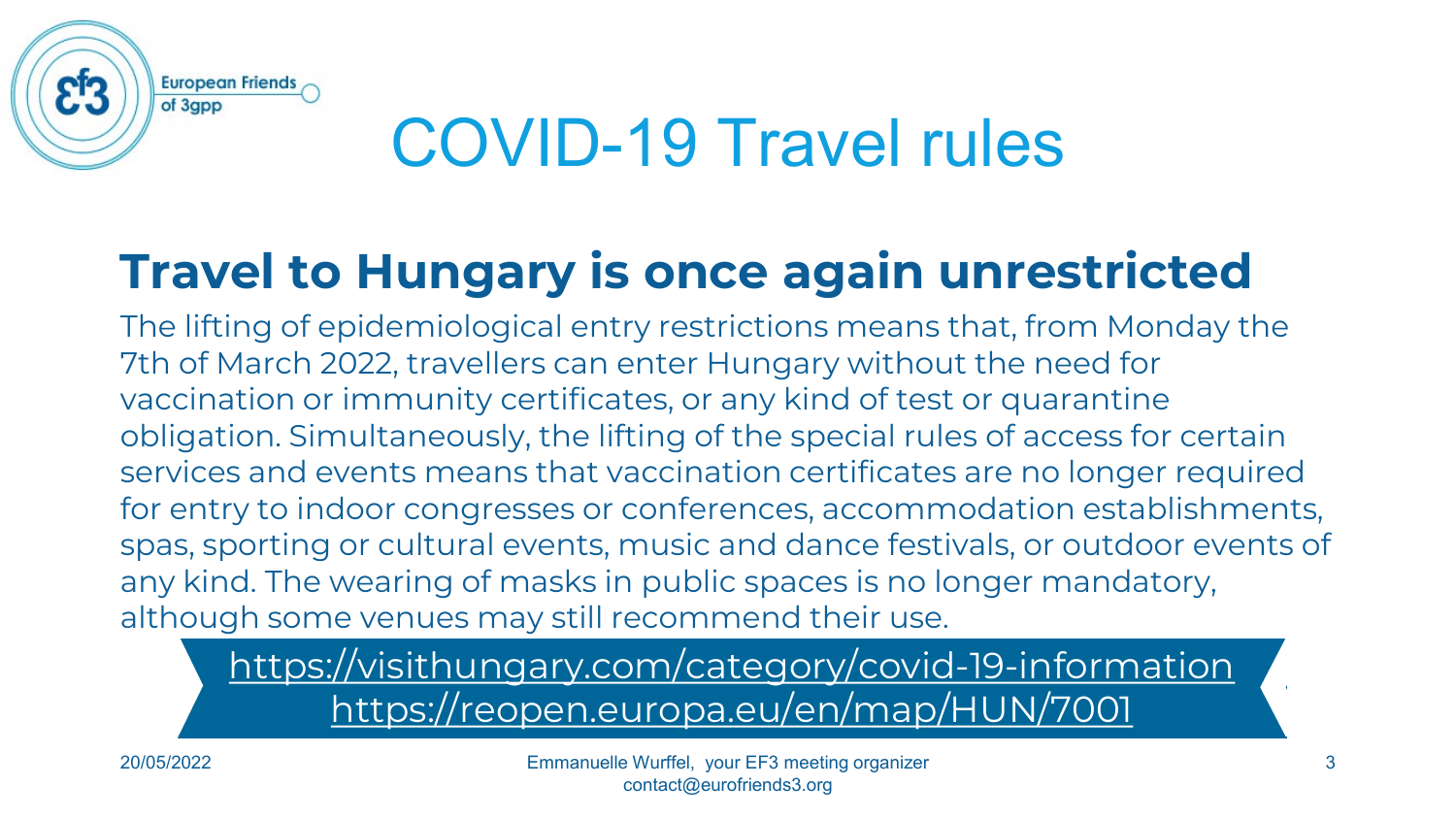

# COVID-19 situation report

- 'Variants of concern' active: Delta, Omikron BA.1&BA.2:
	- Overall Europe Omikron BA.1 and BA.2 have passed the peak and are decreasing rapidly. Most cases with mild symptoms and very low level of hospitalization
	- Newly detected mix-variant of Delta and Omikron (XD) and BA.4 & BA.5 is below significant monitoring level and acc. to scientific researchers does not significantly diverge from the root Total number of positive cases (daily)
- Up-to-date check:
	- [Reopen EU](https://reopen.europa.eu/en/map/HUN/7001)
	- [JHU dashboard](https://coronavirus.jhu.edu/region/hungary)

 $(11-05-2022)$ The daily notification of persons infected by the Coronavirus (source: ECDC) (03-03-2020 - 11-05-2022) E 20/05/2022 Emmanuelle Wurffel, your EF3 meeting organizer 4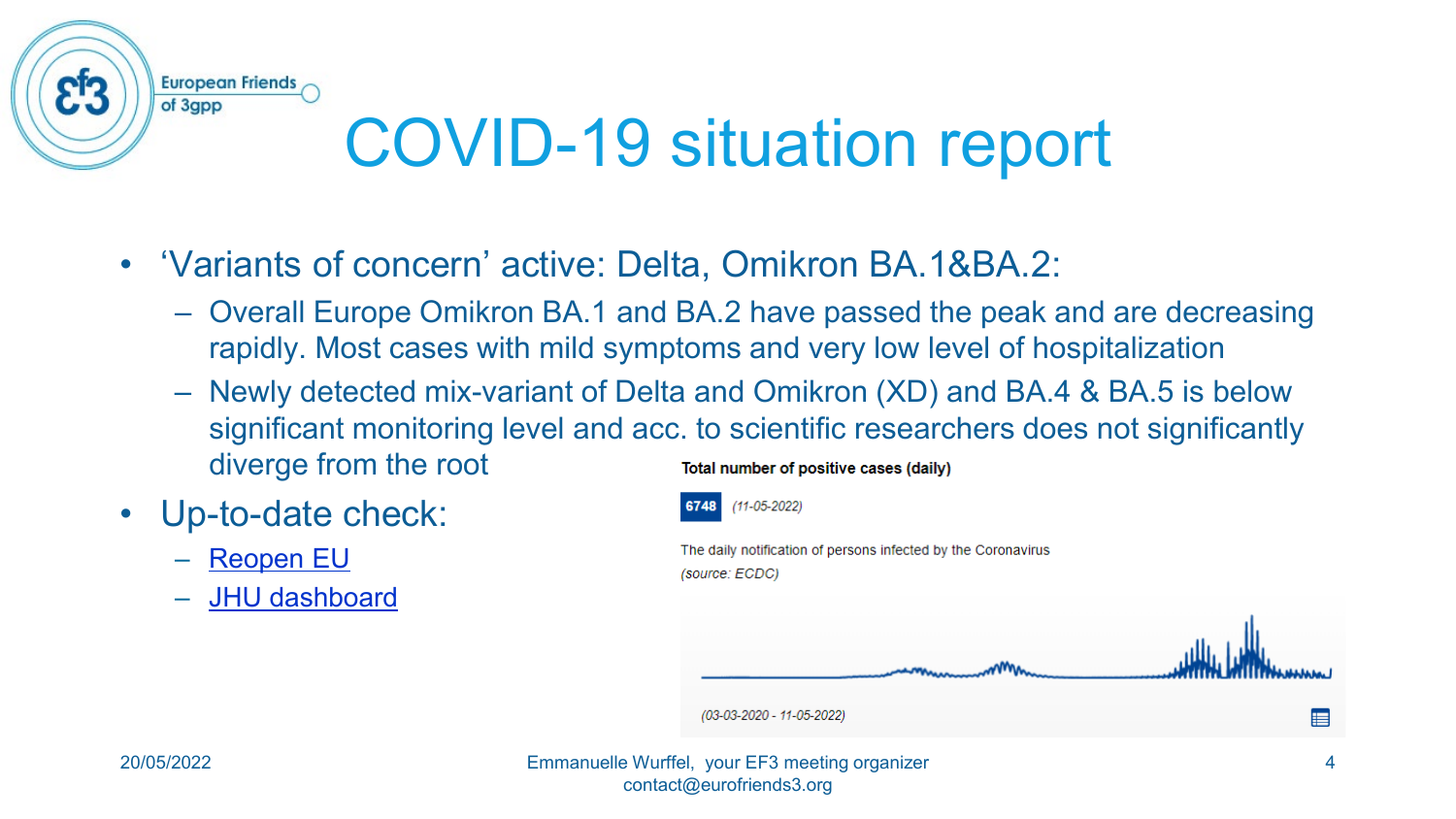

# Before the meeting

- The host EF3 will send out a poll 2 weeks before the meeting to check for the need of COVID-19 testing before departure:
	- Name of delegate
	- Schedule of departure from Budapest
	- Need for certified COVID-19 test (paid by delegate):
		- Antigen
		- PCR

#### This is for planning purposes to avoid shortage of test capacity and minimize delays!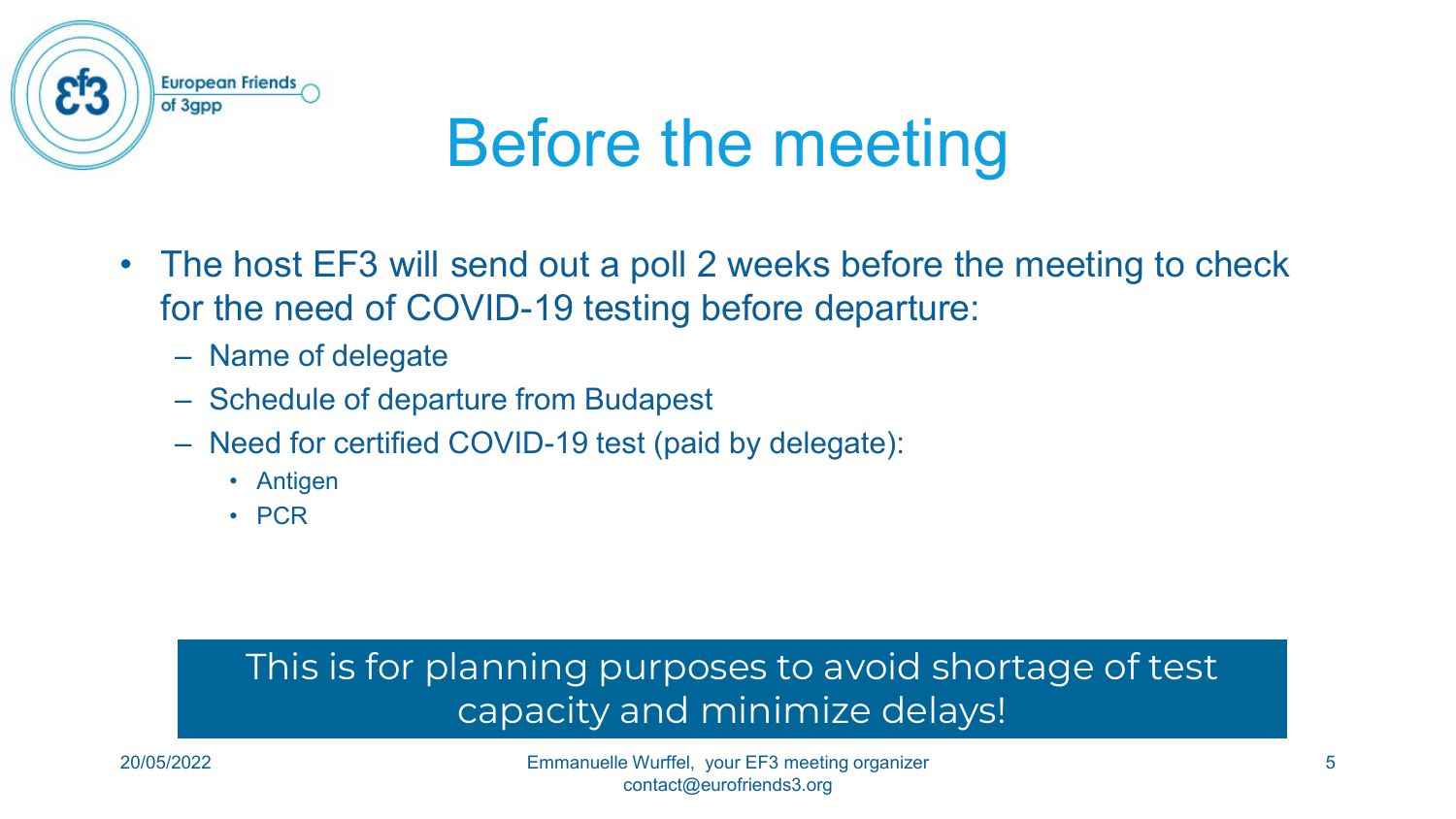

# At the meeting

There is no obligation to wear face masks inside the hotel or meeting area

- We recommend to wear face masks according to your own riskassessment
- We recommend to self-test, inform the host and isolate yourself in case you recognize symptoms – all on voluntary basis
- Act responsible for yourself and the health of your colleagues!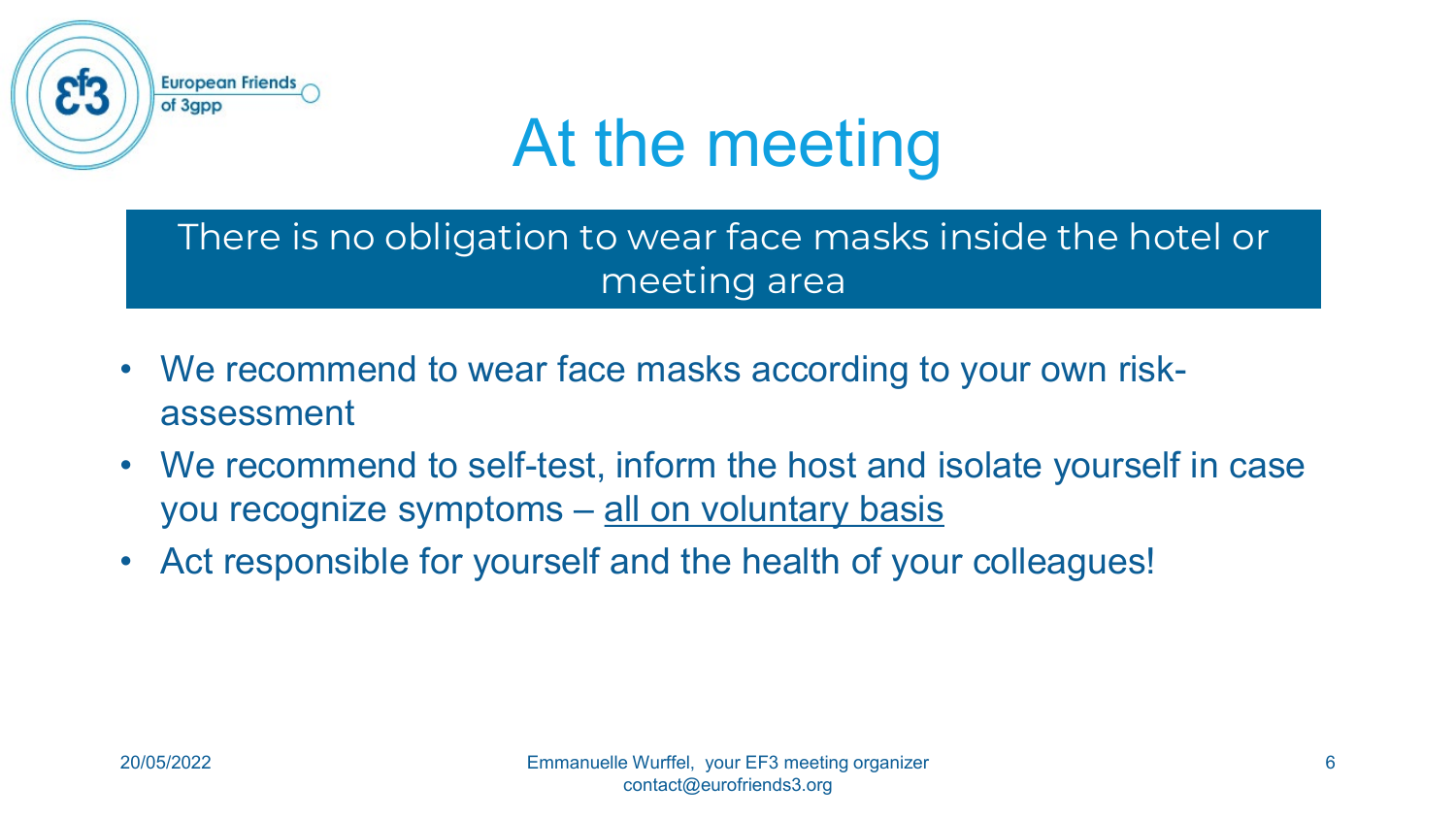

## Departure preparation

- EF3 has contracted medical staff to take care of the required testing for departure certificates and will prepare sufficient capacity according to the received answers to the poll
	- Test needs to be paid by the delegate
		- Cost of PCR test is approx. 50€, either paid cash in local currency HUF (Forint), no cards
			- Planning of 2 slots per day (morning/evening) on Wed/Thu/Fri and one morning slot on Sat
		- Antigen or PCR tests with certificate by medical doctor to cope with the requirements of airlines and border controls
	- Additionally all airports in Europe nowadays offer on-site testing for easy traveling and instant certificates (book your slot at Budapest airport via https://www.bud.hu/en/testing\_center) 25/05/2022 Emmanuelle Wurffel, your EF3 meeting organizer 7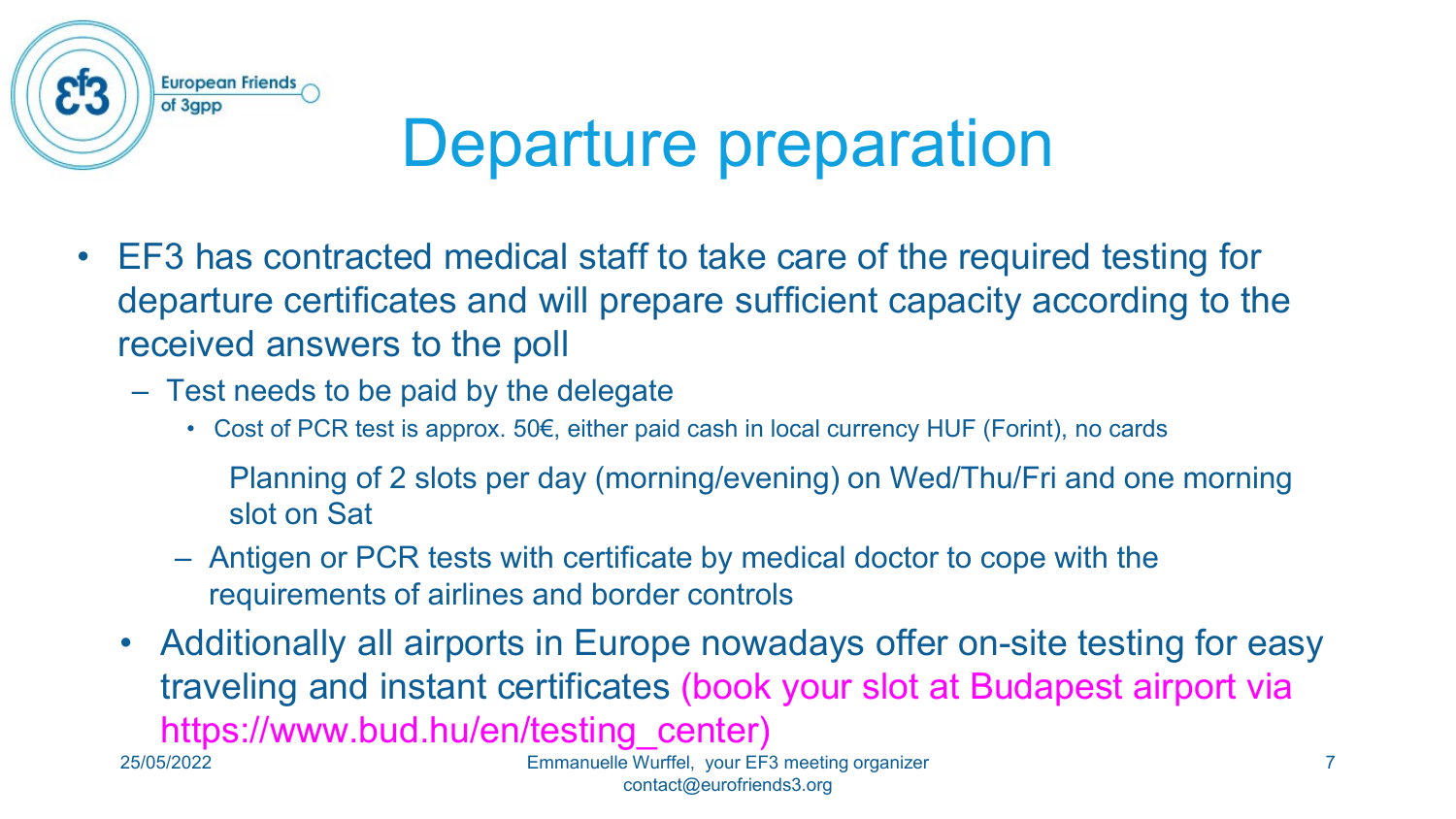

## PCR & Antigen test on-site

#### [WhiteLab](https://whitelab.hu/) Hungary

#### will be on-site

#### during 3GPP TSGs#96 in Budapest



25/05/2022 Emmanuelle Wurffel, your EF3 meeting organizer 8 contact@eurofriends3.org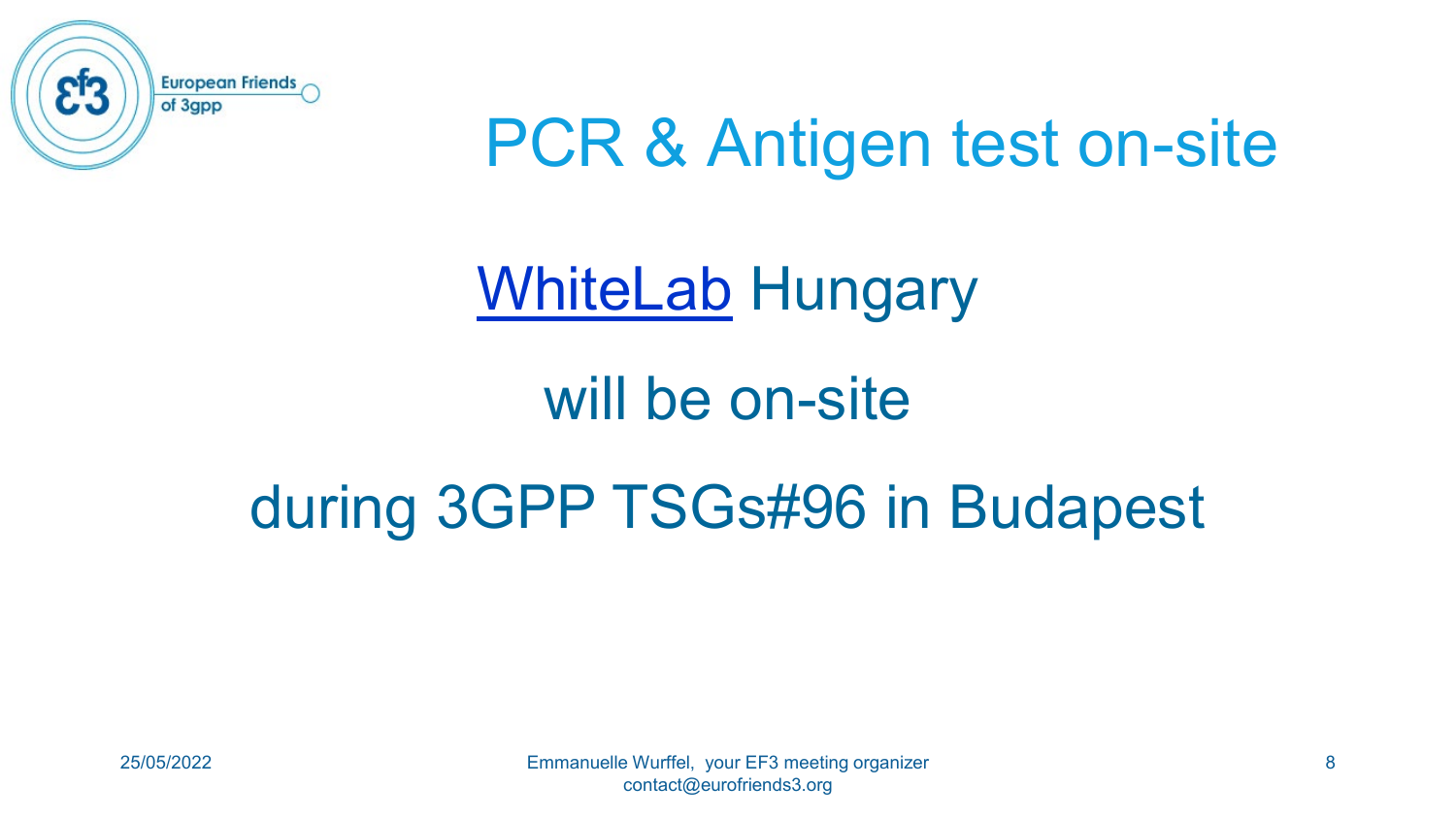

# PCR & Antigen test on-site

**Testing days:** Wednesday 8 of June 2 times (morning, evening)\* Thursday 9 of June 2 times (morning, evening) Friday 10 of June 2 times (morning, evening) Saturday 11 of June 1 time (morning) The same that the top is a set time to be advised

**Where:** in a private area within Novotel Budapest (name of the room TBD)

**Cost:** PCR test 19.500 HUF/ person, and we have a call out fee for the doctor/doctors which is 20.000 HUF/hour/person + one administration guy who ask all the details from the costumers which is 20.000 HUF/ hour/person. Antigen test 8 500 HUF.

PCR results = 15 hours max, Antigen results = 3 hours from the ending morning/afternoon session.

**Payment:** You can pay by Via transfer after the testing, by cash or by credit card. They will issue the invoice in HUF.

You can pay in euros, and the changing price will be 300HUF/1EUR if you want to pay by cash.

**How to book your appointment? Please fill in the attached excel sheet and please send it back to**  contact@eurofriends3.org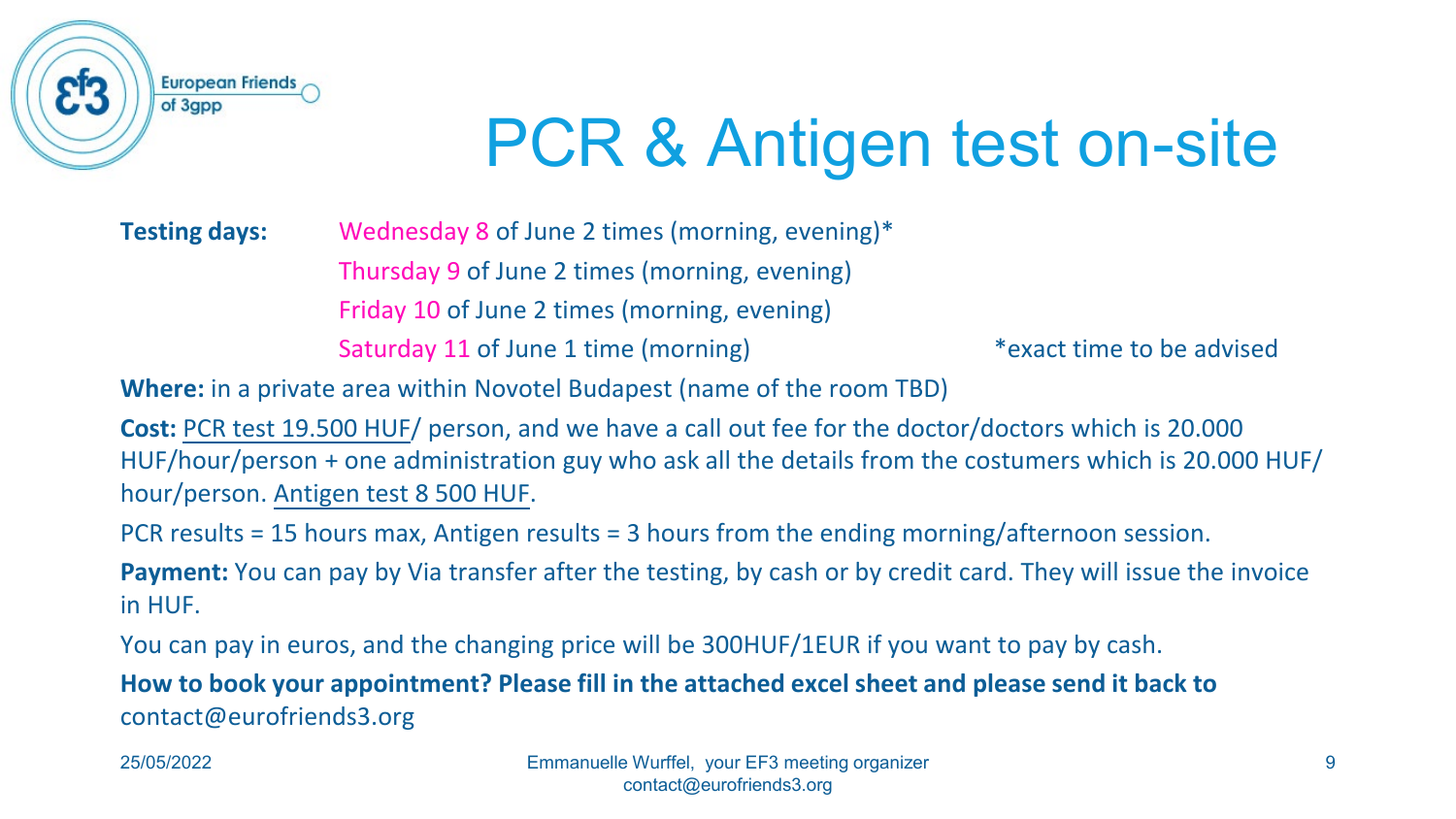#### **European Friends** of 3gpp Additional measures by the host

EF3 strongly recommends that delegates bring their own COVID-19 protection and testing equipment as individually needed to prevent shortages!

- EF3 will be able to offer FFP2 face masks
- EF3 will be able to offer limited amount of self-test kits for delegates
- All public areas in the hotel and meeting rooms will be equipped with hand-disinfection and sanitizers

83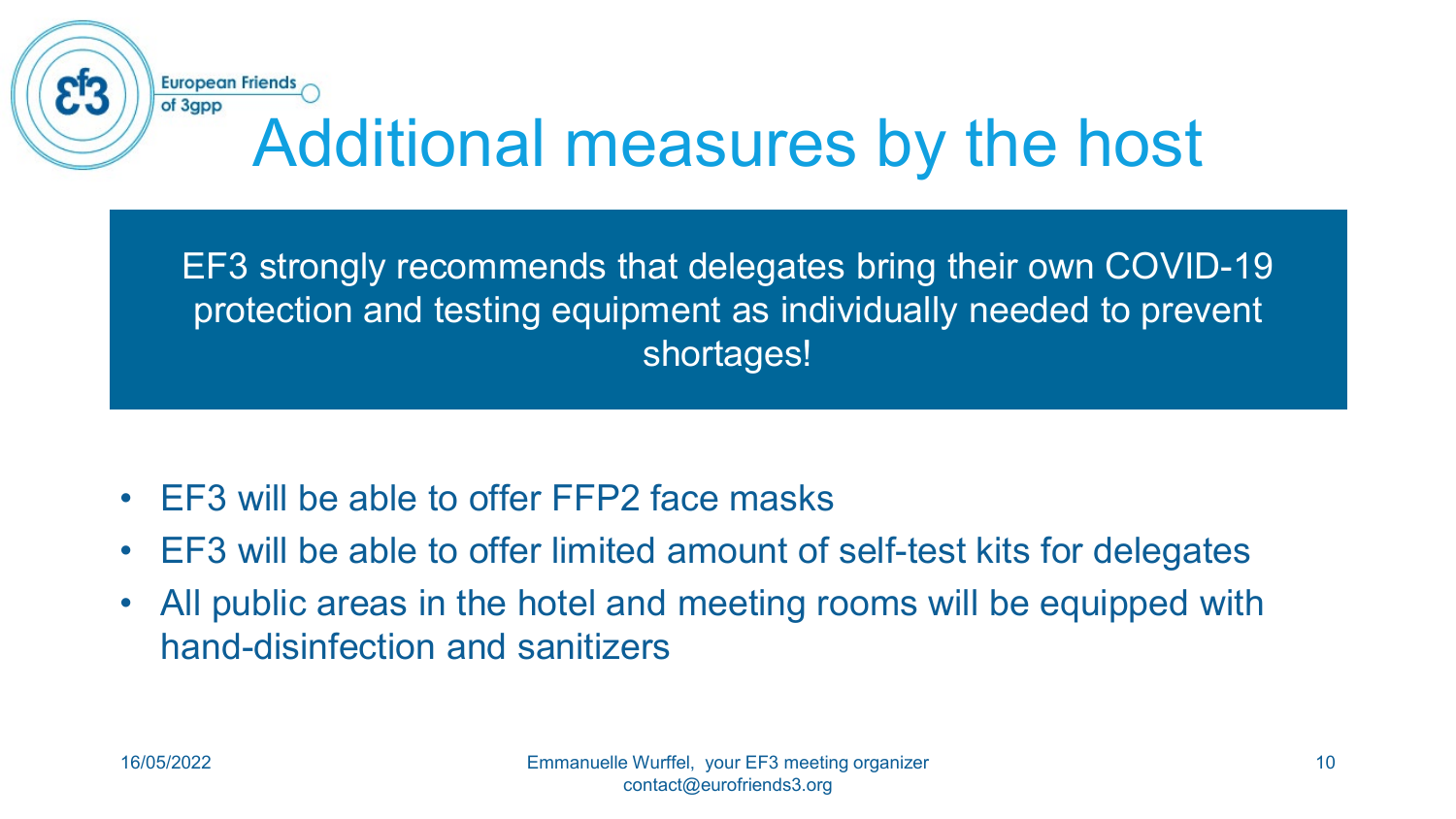

# COVID-19 positive

In your own interest it is recommended to contact the host and/or hotel in case you experience symptoms so that we can take care of you and other delegates!

- In general there is no obligation by the Hungarian regulation to isolate yourself, however it is strongly recommended
- EF3 and the Hotel organized a limited amount of rooms to extend the departure in case tested positive for 3GPP room-rate
- After the meeting finishes the hotel will take care to organize testing with the same company as contracted during the meeting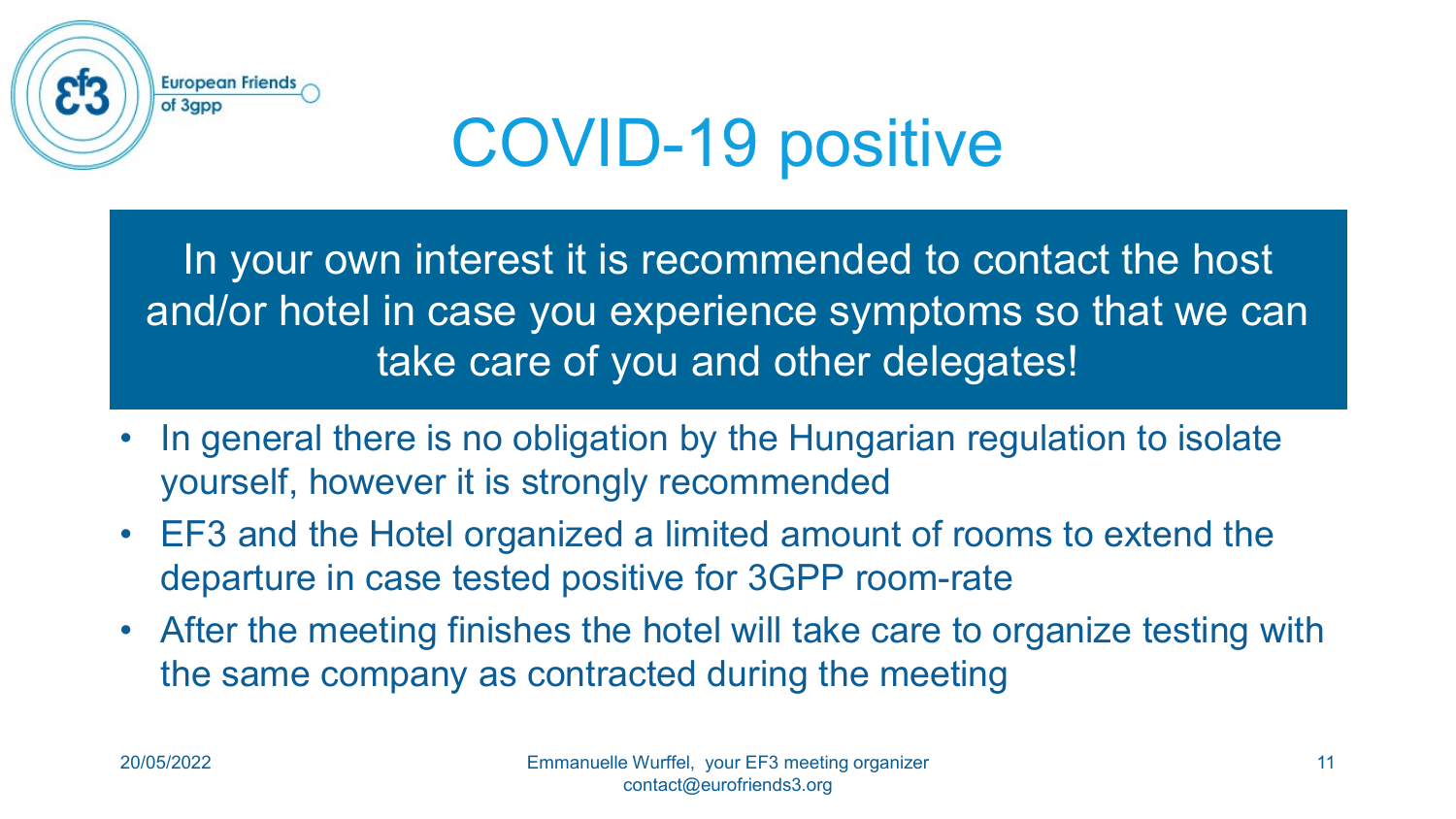

# Recommended check-list

- Printed certificate of vaccination/recovery/test
- Face masks (FFP2 recommended for best protection): 5-10 pcs.
- Self-test kits, if available: 5 pcs.
- Hand-disinfection gel
- Thermometer
- Prescribed pharmaceuticals for additional days
- Additional personal belongings for potential extended stay